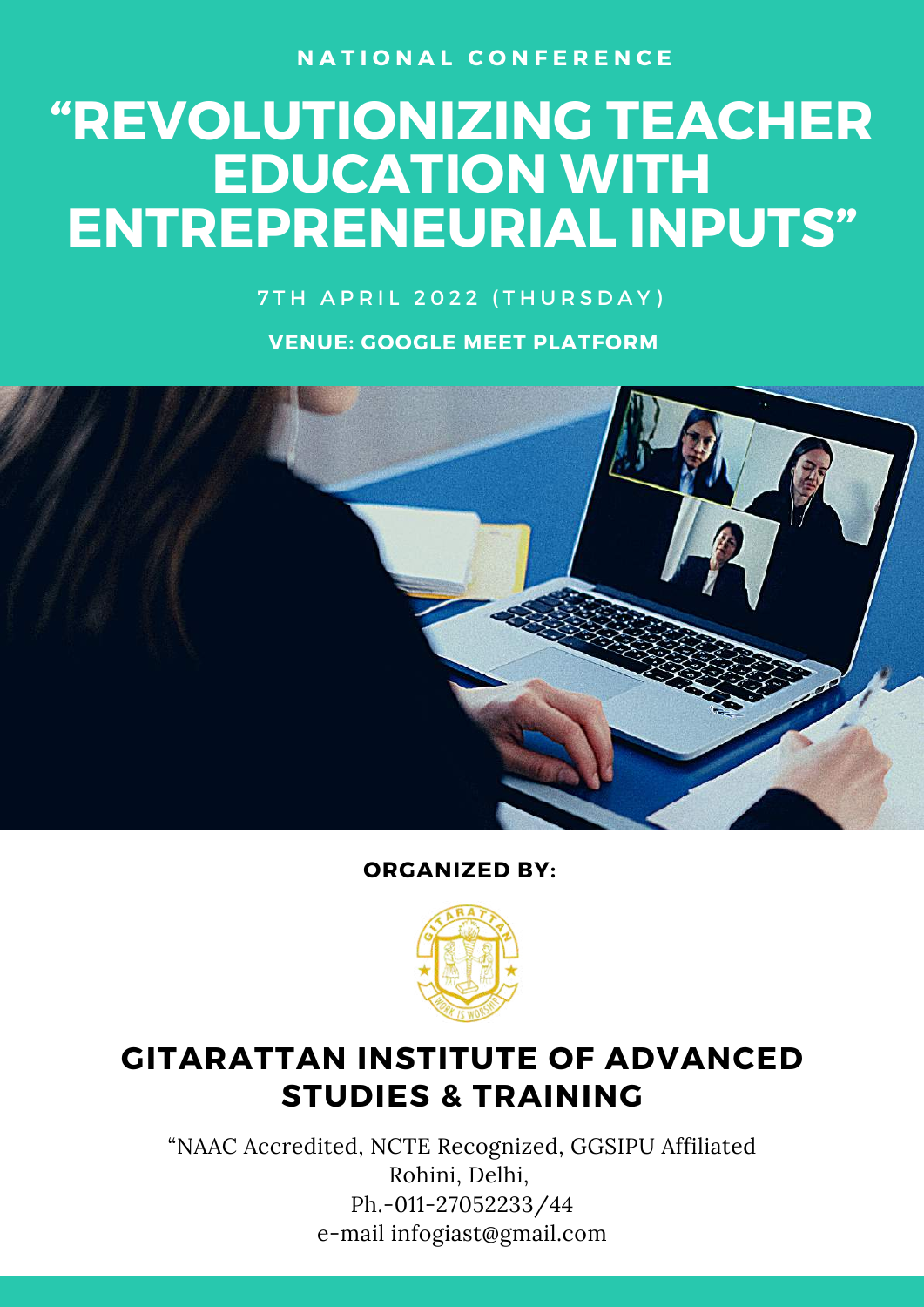# **ABOUT THE CONFERENCE**

Teachers are the greatest asset of any educational system. They stand at the interface of the transmission of knowledge, skills and values. In the words of Dr.Radhakrishnan, "No nation can rise above the level of its teachers". Therefore, they are accepted as the backbone of any educational system.

A debate is going on in the minds of many educationists whether the inputs of Entrepreneurial Qualities be integrated with the teacher education and school teaching or not. The main components of

Entrepreneurship are 'taking initiative on a venture, risk-taking

and attempting to make profits'.

A question arises - Can these components be integrated with teacher and school education or not and whether the dream of holistic education can be turned into a reality or not? These are the issues which are to be clarified in the proposed conference.

NEP 2020 emphasizes on Entrepreneurship education that **seeks to provide students with the knowledge, skills and motivation to encourage entrepreneurial success in a variety of settings. The present conferenceaimsatexploring**

the views of experts about the present teaching-learning scenario in Indian schools and what, in their opinion, should be in the context of **entrepreneurialinputs.**

In this regard, GIAST has taken a humble initiative to conduct a conference in order to make Teacher Educators aware of their opinionaboutthe**Entrepreneurial Qualities** as also the present scenario of teaching-learning processes in schools. Besides, the participants will also be invited to express their views on these issues.

# **REVOLUTIONIZING TEACHER EDUCATION WITH ENTREPRENEURIAL INPUTS** THE THEME OF THE CONFERENCE IS -

# **OBJECTIVES OF THE CONFERENCE**

Entrepreneurial Education tends to take its place in teacher education and schools. After equipping themselves with the inputs of entrepreneurial education, teacher-educators /teacher-trainees **will be able to:**

- **set the realistic aims of school education in an objective manner,**
- **complete the curriculum transaction more confidently,**
- **be more competent in innovating the need-based strategies of teaching,**
- **provide experiential learning to the beneficiaries,**
- **concentrate on providing holistic learning and**
- **focus on the required life skills.**

#### **EXPECTATIONS FROM THE PARTICIPANTS**

- **to attend to the experts' view-points**
- **to share their own views after each session of the conference**
- **to develop articles/papers on the various aspects of the theme**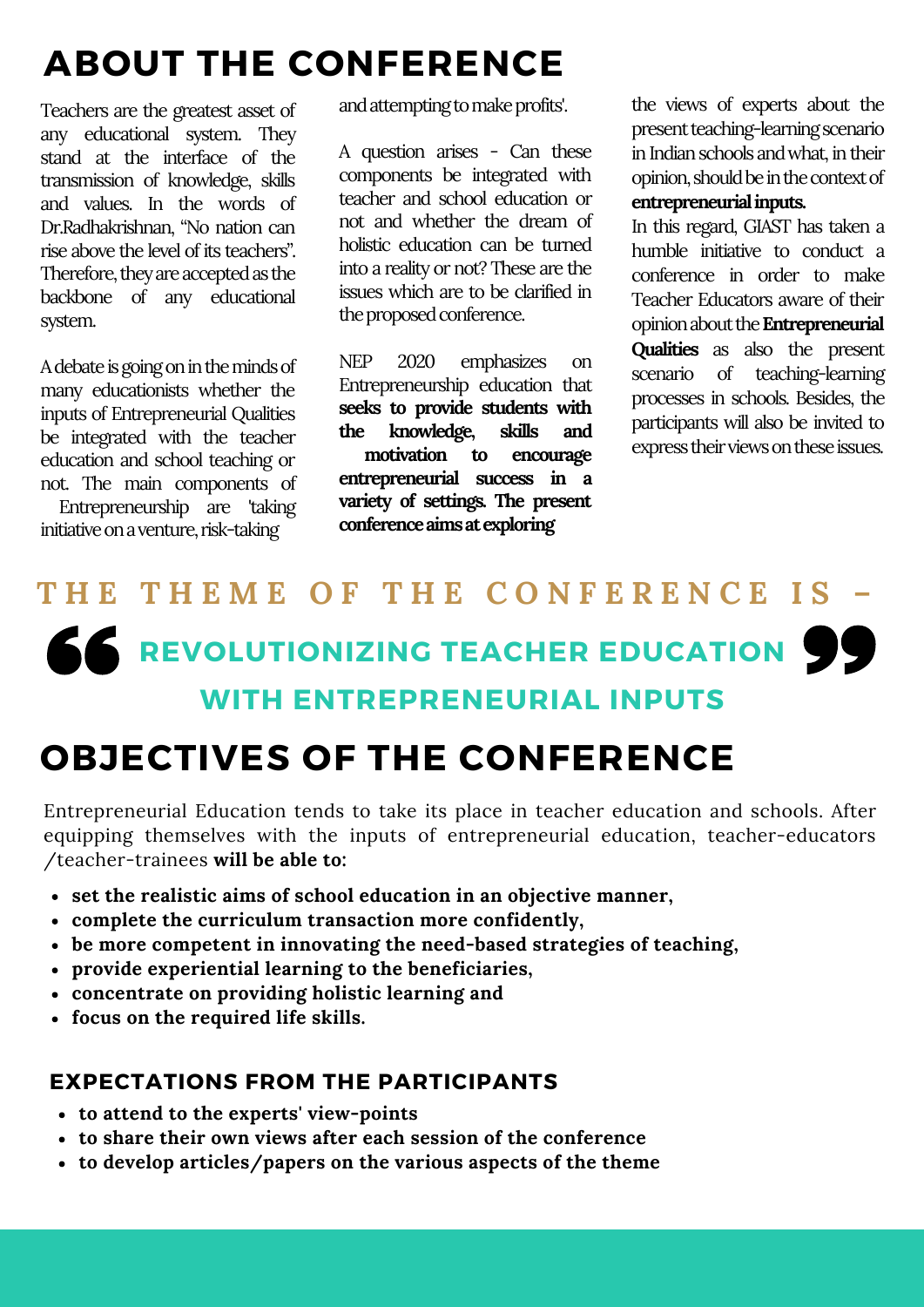# **REGISTRATION:**

- There is **No Registration fee** for the Conference.
- The technical sessions of the **conference** will be conducted on **"GOOGLE MEET PLATFORM".**
- Interested participants can **REGISTER themselves through the provided link.**
- We will send the **conference invitation** (meeting no.) through **WhatsApp / Mail** on the numbers provided by the participants, which is to be used to participate in the session.

**The online National Conference** is open on a first cum first serve basis. The total number of participants shall be restricted to a max capacity of 100 entries. **Certificates** will be provided to only those candidates who have both registered and attended the **Conference.**

#### **R E G I S T R A T I O N :**

**T o r e g i s t e r c l i c k o n t h e L i n k o r S c a n Q R C o d e .**



**R o e 9**

### **CALL FOR PAPERS:**

Interested participants are requested to send their papers on original & unpublished works keeping in mind the above-mentioned theme. Kindly send ABSTRACTS as per the following guidelines by **25/03/2022** and FULL PAPER by **31/03/2022** to **[infogiast@gmail.com](mailto:infogiast@gmail.com)**

### **GUIDELINES FOR PAPER SUBMISSION:**

- All submissions must be made in word format
- Abstracts should not exceed 400 words.
- The manuscript (not more than 3000 words) should be sent only by e-mail in MS Word document **(A4 Size, Single Column, 12 font Point, Times New Roman, single line spacing).**
- A separate covering page indicating the theme, sub-theme, title of the paper, Name of the author(s), Designation, Organizational address, Phone number, E-mail address should be sent with the manuscript.
- After sending a soft copy of your paper, you will receive acknowledgment via email.
- Referencing should be as per the latest APA style.
- The selected papers may be published in our journal as per the guidance of the Editorial &Refree Board